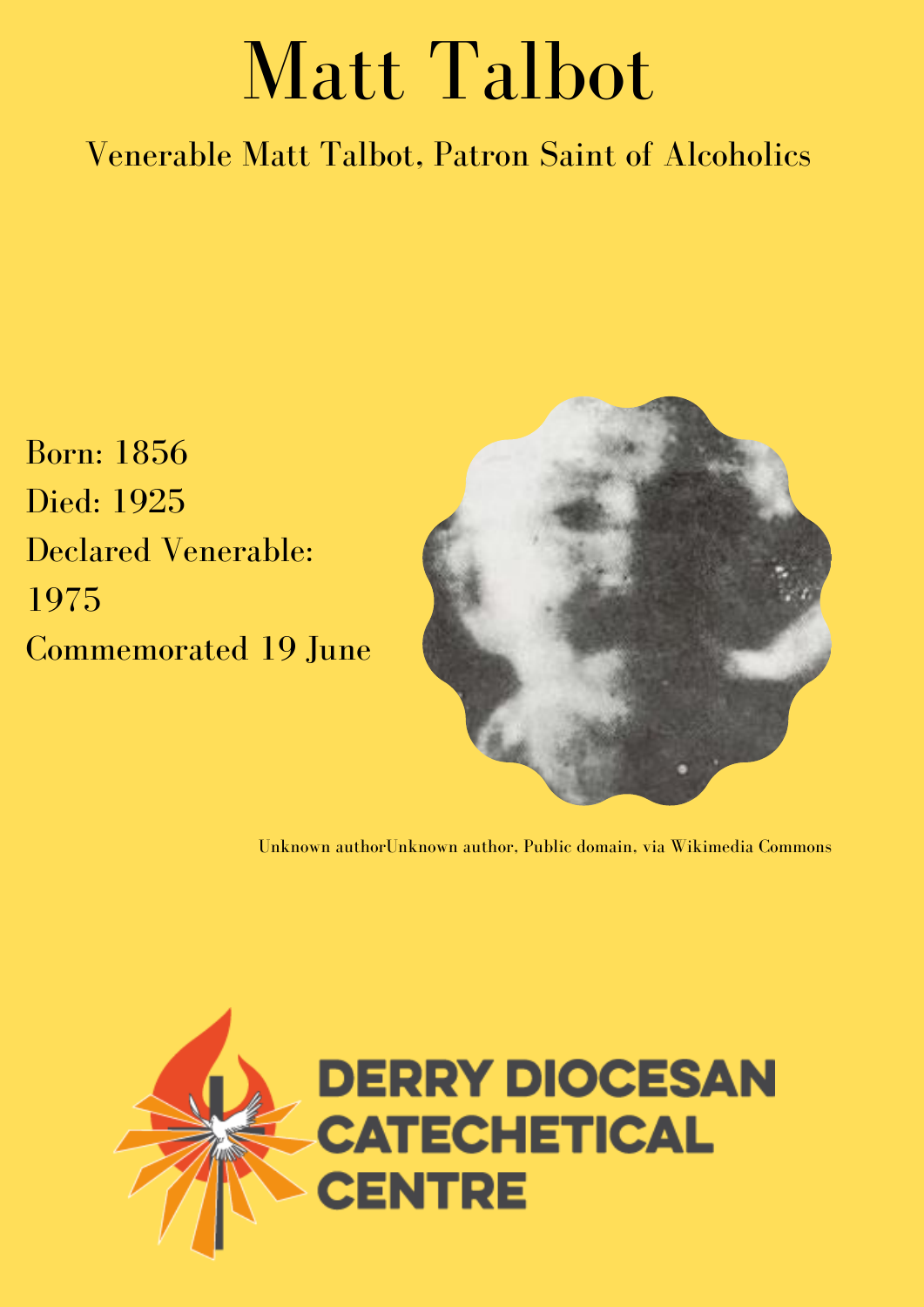Matt Talbot was born in Dublin, Ireland, the second eldest of twelve children of Charles and Elizabeth Talbot, a poor family in the North Strand area.

His father and all but the oldest of his brothers were heavy drinkers. In 1868 Matt left school at the age of twelve and went to work in E & J Burke, a beer bottling firm.

He began drinking by taking the dregs from the bottom of bottles that had been returned. He very soon began "*sampling their wares"*, and was considered a hopeless alcoholic by age sixteen.

He then went to the Port & Docks Board where he worked in the whiskey stores. He frequented pubs in the city with his brothers and friends, spending most or all of his wages and running up debts.

When his wages were spent, he borrowed and scrounged for money. He pawned his clothes and boots to get money for alcohol. On one occasion, he stole a fiddle from a street entertainer and sold it to buy drink.

One evening in 1884 28-year old Talbot, who was penniless and out of credit, waited outside a pub in the hope that somebody would invite him in for a drink. After several friends had passed him without offering to treat him, he went home in disgust and announced to his mother that he was going to "take the [pledge](https://en.wikipedia.org/wiki/Theobald_Mathew_(temperance_reformer)#Total_Abstinence_Society)" (renounce drink). He took the pledge for three months.

To find the strength to remain sober, Matt attended Mass every morning and received Holy Communion.